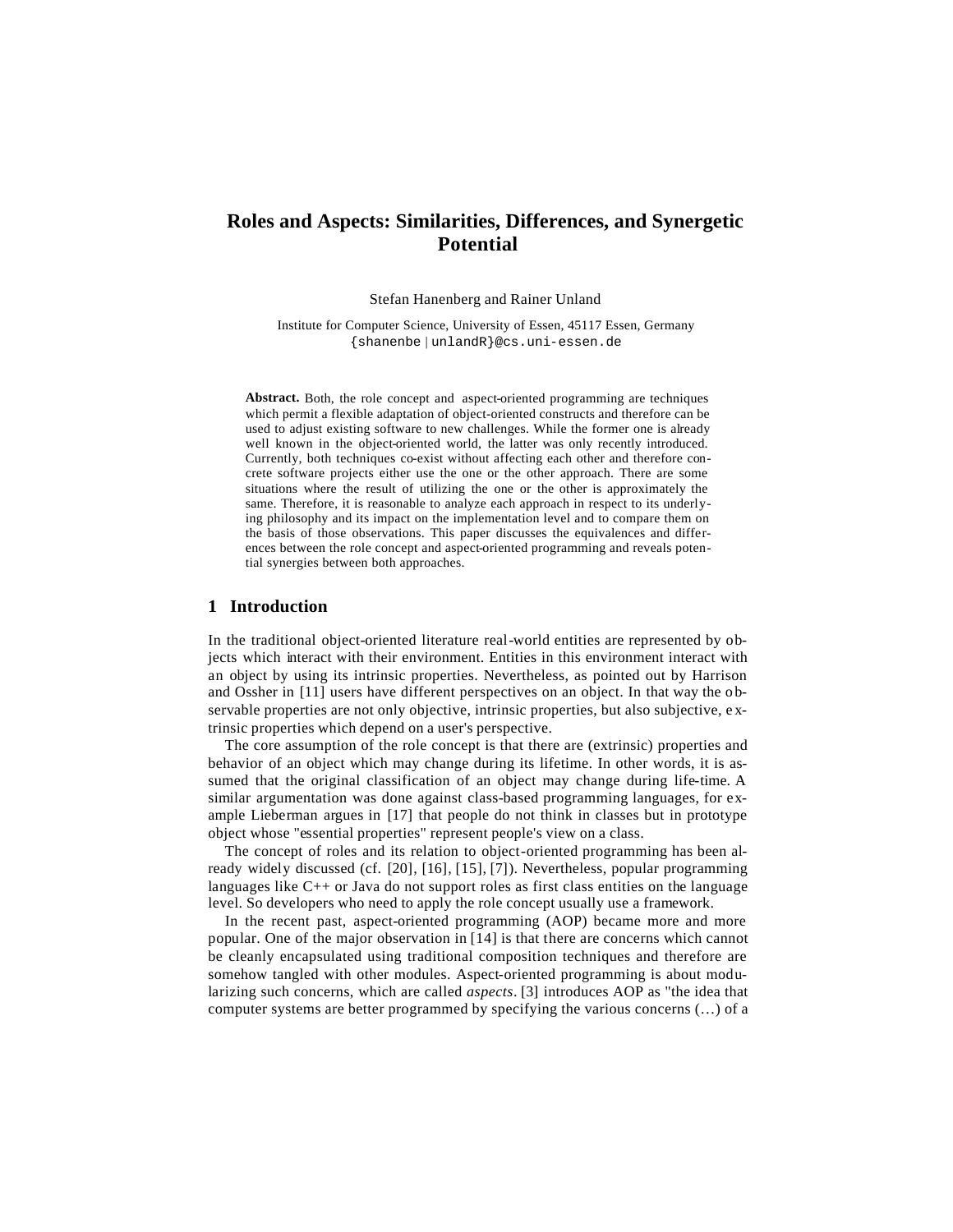system and some description of their relationships". The underlying aspect-oriented environment is responsible for assembling those concerns together. The result of such a composition is that there are numerous (object-oriented) building blocks stemming from different concerns spread all over the object hierarchy. Hence, an object's member and the classification of objects are not only determined by the corresponding class definition, but also by all aspects which influence the class definition after the (aspect-oriented) composition.

The equivalences between the role concept and aspect-oriented programming are obvious. Both approaches soften the strict restrictions of static typed, class-based programming languages, since the association of class, members and behavior is not completely determined at class-definition time. If such a characteristic is needed in a class-based programming language, developers have to determine which approach serves better the needs at hand and what implementation techniques are the most adequate for the given problem. Currently, there is no known combination of both approaches so they can just be used mutually exclusive. For deciding what technique to use it is necessary to analyze the intention of both approaches, their equivalences, trade-offs and their impact on the resulting code.

In this paper we discuss the similarities and differences between the role concept and aspect-oriented programming. We introduce both concepts in section 2 and 3. Afterwards we discuss both approaches with respect to their similarities, differences and potential synergies. In section 5 we propose a software framework to support the role concept. In section 6 we discuss the result of applying this framework and aspectoriented programming simultaneously. Finally, we summarize the paper.

## **2 The Role Concept**

Roles are temporary views on an object. A role's properties can be regarded as subjective, extrinsic properties of the object the role is assigned to. During its lifetime an o bject is able to adopt and abandon roles. Thus, an object's environment can access not only the object's intrinsic, but also its extrinsic properties. In [15] and [16] Kristensen formulates some characteristics of roles:

- *Identity*: An object and its actual role can be manipulated and viewed as one entity
- *Dynamicity*: Roles can be replaced during an object's lifetime
- *Dependency*: Roles only exists together with its corresponding object
- *Extension only*: A role can only add further properties to the original object, but not remove any
- *Multiplicity*: An object can have more than one instance of the same role at the same time
- *Abstractivity*: Roles are classified and organized in hierarchies In [7] Gottlob et al. emphasize another characteristic of roles:
- *Behavior: A role may change an object's behavior.*

The feature *abstractivity* emphasizes that roles are well-planed and organized in hierarchies similar to object-oriented ones. On the other hand, this characteristic insinuates that the role concept is highly connected to class-based programming languages and hence roles are classified by classes. Nevertheless, it should be emphasized that role concepts can also be used in class-less object-oriented programming languages.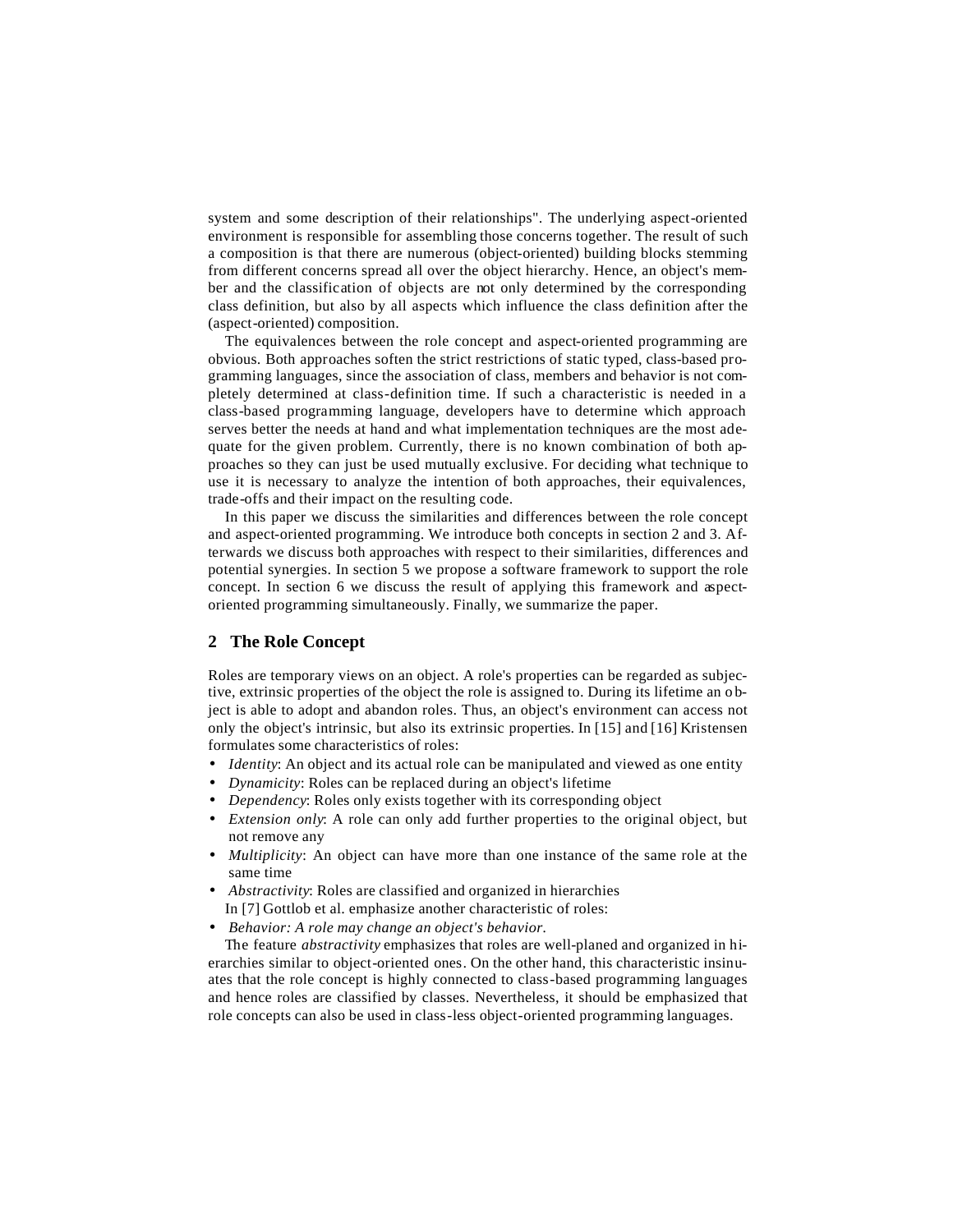An important characteristic of roles is that roles are dynamically added to objects whereas a role itself has properties (fields and methods). Hence, the accessible properties of a single object differ from perspective to perspective and from time to time. The *root object* describes the intrinsic object, i.e. the original object without any roles. A *role object* is the instance of a role which is added to a certain root object. A *role* is a generalization of its roles similar to classes. For reason of simplification we use the term role instead of role object except in situations where it is necessary to stress the difference. A *subject* is a special perspective on a root object including (some of) its roles. A root object has several subjects whereby every subject contains a different set of included roles. The interface of a subject is an aggregate consisting of the root o bject's interface plus every role object's interface.

One interesting property of roles (in comparison to aspect-oriented programming) is the behavior characteristic. A role when added to an object may change the object's behavior. While [7] describes this as an intrinsic role feature, [15] and [16] regard it as a special kind of role which they call a *method role*. A method role is a role's method which is bound to an intrinsic method of the root object. It is important to emphasize for later examinations that the cardinality between intrinsic method and method role is 1:n, i.e. every intrinsic method may have several method roles, but every method role has exactly one intrinsic method.

If and how a method role changes an object's behavior depends on what kind of method role it is. There are method roles, which alter a root object's behavior because the object's user is aware of the role, i.e. the role containing the method role is part of a subject used by the user. In that case we call the role method to be *subjective*. In the other case there are method roles which replace the root object's behavior independently of the user's perspective. Although such a behavior is not part of the root object's intrinsic behavior it is independent of a user's perspective. We call such method roles *non-subjective*.

It is obvious that there are several conflicting situations, since more then one role can be assigned to an object. Whenever an object's intrinsic methods are invoked the underlying environment has to determine if and how the corresponding roles influence the resulting behavior. The following conflict situations occur:

- *multiple subjective method roles*: there is more than one subjective method role assigned to the invoked method.
- *multiple non-subjective method roles*: there is more than one non-subjective method role assigned to the invoked method.
- *mixed method roles*: there are at least one subjective and one non-subjective method role assigned to the invoked method.

Furthermore, there is a conflict if there are at least two members from different roles with the same selector within the same subject. If an object uses such a selector to access a member it has to be determined what member to choose.

Figure 1 illustrates a person that has two jobs in parallel as a bartender. A job is a temporal role, because persons usually do not keep their job for the whole lifetime. The person has some properties like name and day of birth which are not influenced by any role. On the other hand there are the properties phone number and income. The phone number is on the one hand an intrinsic property, because it describes a person's private phone number. On the other hand it is an extrinsic property, because it de-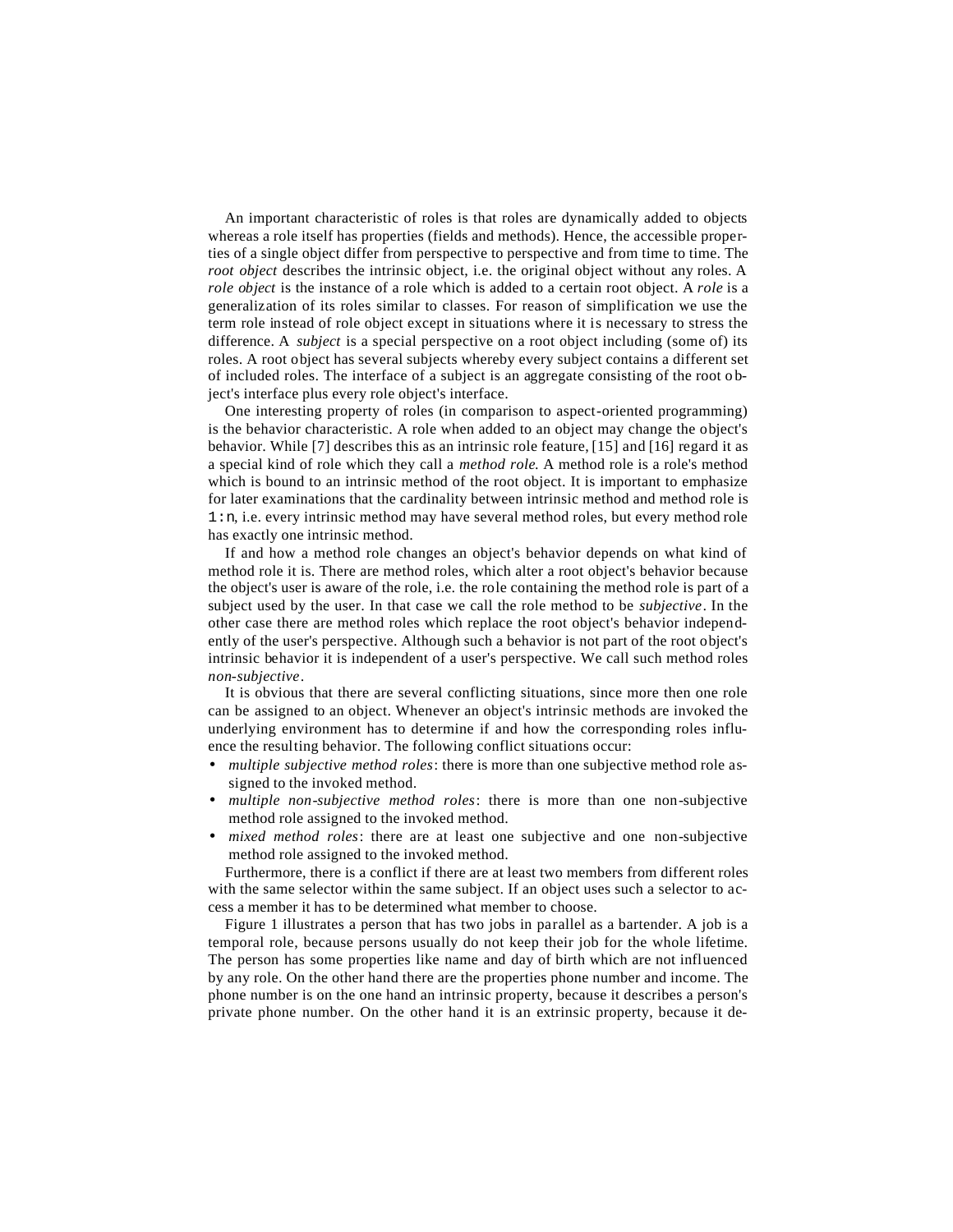

scribes a phone number specific to the bartender role (and contains a pub's phone number). If the phone number property is realized as a method, then the bartender's phone number methods are subjective, since if someone asks a person in private for his number he expects to get the private number, but if he asks a bartender for his number he expects to get the bar's number. On the other

**Fig. 1.** Object person with two roles bartender

hand, a person's income directly depends on the income at his jobs. So the income methods of both bartender roles are non-subjective roles methods.

Although the benefit of role concepts has been accepted widely, popular objectoriented programming languages like C++ or Java do not support roles as first class entities on language level. The reason for it is quite simple: the underlying assumption for static typed, class-based programming languages is that an object's properties are entirely known at compile-time and can therefore be classified. Hence, class-based programming languages do not distinguish between intrinsic and extrinsic properties ([17] discusses this topic in detail). Therefore additional techniques are needed to support roles in class-based languages.

## **3 Aspect-Oriented Programming**

In [3] aspect-oriented programming (AOP, [14]) is introduced as "the idea that computer systems are better programmed by specifying the various concerns (…) of a system and some description of their relationships". The underlying aspect-oriented environment is responsible for composing those concerns. The aspect-oriented term for such a composition is *weaving*. The composition consists of a transformation of all influenced building blocks at certain points specified by the developer which are called *join points*. They represent input parameters for the weaver.

The major observation in [14] is that there are concerns which cannot be cleanly encapsulated using traditional composition techniques and therefore the resulting



code is tangled with other modules. So aspect-oriented programming is about modularizing such concerns, called *aspects* which cannot be cleanly separated by traditional composition techniques. A typical example of an aspect is *synchronization* that has no

**Fig. 2.** Weaving Concerns into a softw are system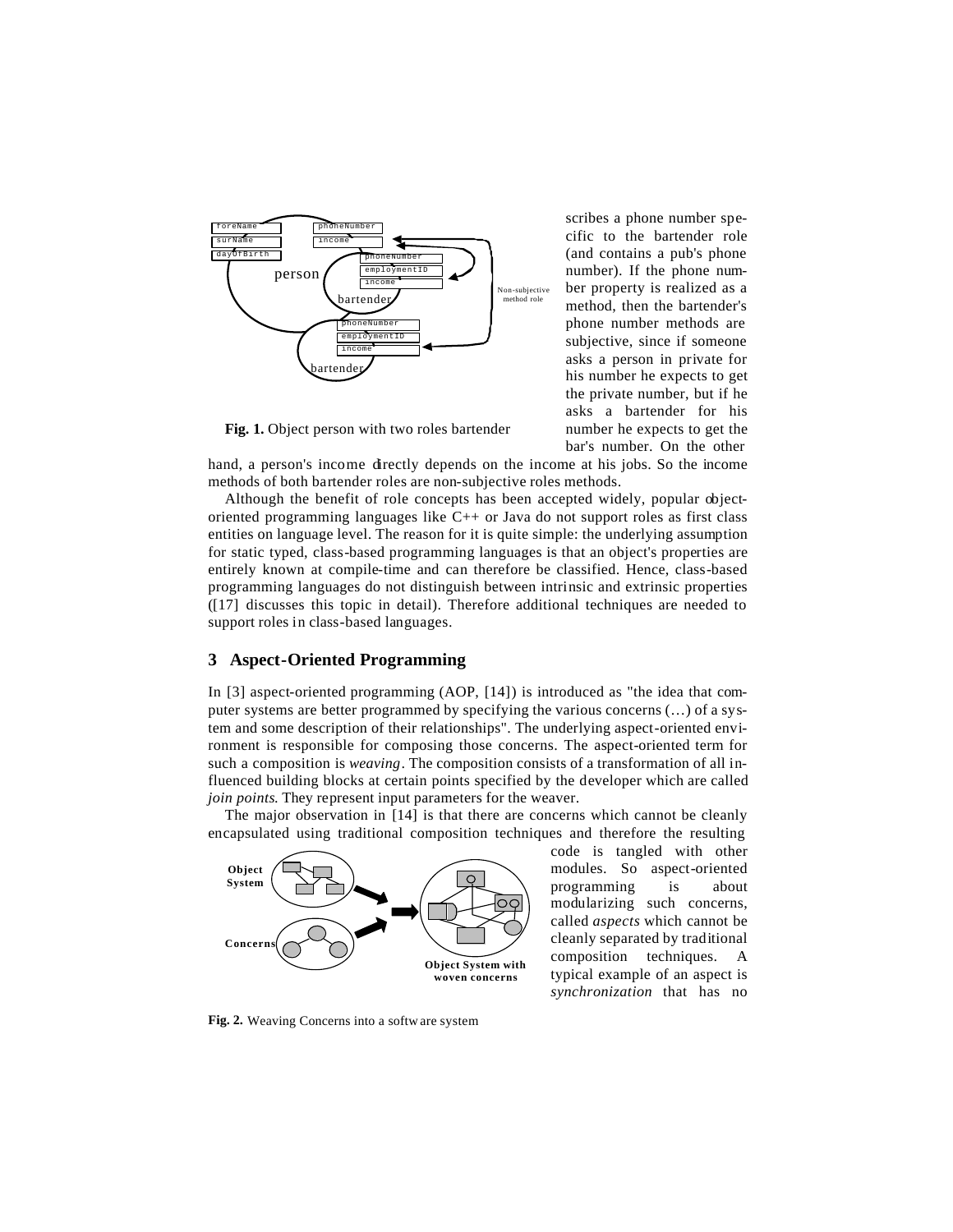satisfactory pure object-oriented solution (cf. [18]).

Figure 2 illustrates the weaving process. There are different concerns and an object system defined in separated modules. The weaver is responsible for combining those concerns with the object system. How each concern is represented in the final woven system depends on the weaver.

Although there are already numerous works on AOP, there is until now no common agreement about what the core ingredients of aspect-oriented programming are, i.e. there is no agreement on what kind of composition mechanisms are necessary for a technique to be called aspect-oriented. In [4] Filman proposes *quantification* to be a major idea of AOP and describes quantification as "the idea that one can write unitary and separate statements that have effect in many, non-local places in a programming system". However, Filman does not propose how such a characteristic impacts the u nderlying programming languages. So the current situation is that different aspectoriented techniques provide different mechanisms to achieve such a quantification and/or different kinds of quantification (cf. [10]). Nevertheless, there are already different techniques available which are generally accepted to be aspect-oriented.

The most popular ones are *AspectJ* [1] and *HyperJ* [8]. In the following we briefly discuss the communalities between both to work out the core ingredients of AOP. Afterwards we discuss the impact of different kinds of weaving.

### **3.1 AspectJ and HyperJ**

AspectJ [1] is currently the most popular general purpose aspect language built on top of the programming language Java and offers additional composition mechanisms to modularize cross-cutting concerns. It supports *aspects* as first class entities that permit to define cross-cutting code. Aspects contain definitions of join points which are used by the weaver to change the behavior of objects or to change class definitions. Changing the behavior of objects is achieved by a method-like language construct called *advice* which specifies the new behavior. One advice can be connected to several different join points which may be spread all over the object structure. Moreover, several advices from different aspects can be woven to one join point. There are different kinds of advices like *before*, *after* or *around* advices. They specify when the new behavior is meant to take place in relation to the corresponding join points.

HyperJ [8] developed at IBM alphaworks is an offspring of subject-oriented programming (SOP, [11]) and is generally accepted to be an aspect-oriented technique. In contrast to AspectJ, HyperJ does not extend the programming language. So aspects are not supported as first class entities. Instead, HyperJ is a tool for weaving Java classes, whereas the weaving instructions are not defined in the building blocks which are about to be combined, but in separate configuration files. Like AspectJ it is possible to add fields or methods to classes and to change the behavior of objects.

Another equivalence between HyperJ and AspectJ is that both permit to change an object's behavior depending on its context: the behavior of an object may depend on the client who sends a message to the object (AspectJ even permits to define behavior for certain control flows). Furthermore, both approaches have in common they allow to group join points based on lexical similarities. A typical example is the grouping of all method calls where the method selector begins with the tokens "set".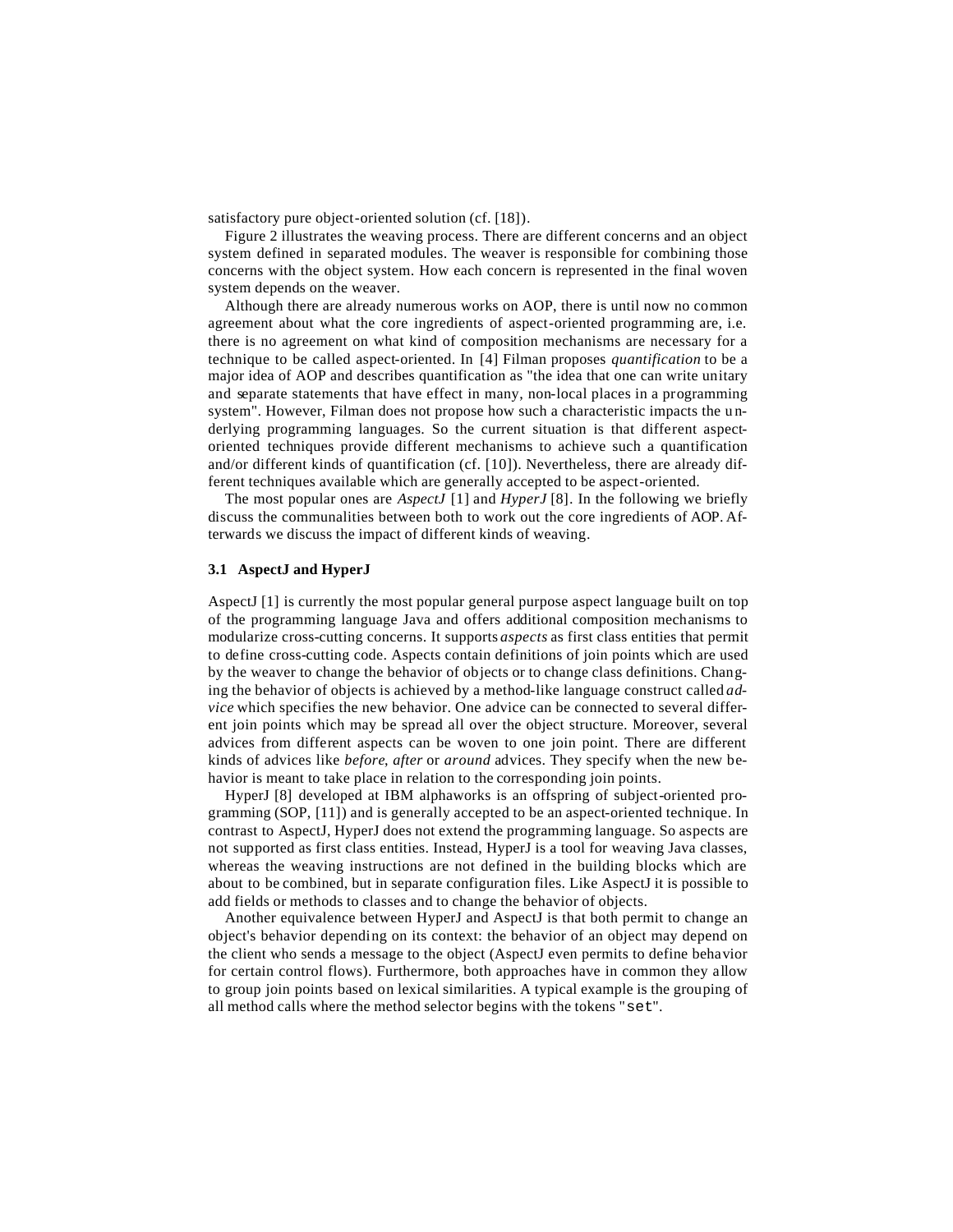#### **3.2 Static and Dynamic Weaving**

Above we introduced weaving as a mechanism for composing separate defined concerns into a software system. The underlying system is responsible for weaving the concerns. Nevertheless, the question is when concerns are to be woven to the system. Weaving may either occur *before* or *at* runtime. The first case is usually called *static weaving*, the latter one *dynamic weaving*. The point in time when static weaving occurs may correspond to the compile time of the concerns (as implemented in AspectJ), or it is after compile time and before runtime (HyperJ). If weaving occurs during runtime, concerns can be woven and unwoven depending on the systems state. Moreover, there are *load-time approaches*, like *Binary Component Adaption* (BCA, [12]) which utilize the Java-specific class-loading for transforming the concerns to be woven and the classes they affect. Load-time approaches are a special kind of dynamic weaving since the transformations are done during runtime.

The underlying weaving mechanism has a direct impact on the kind of quantification that can be supported. Static weaving permits to use all kinds of static information (type information, syntax tree, etc.) while dynamic approaches only use state information. An aspect that appears only at runtime cannot influence the whole system since parts of it are already executed without the aspect's influence. On the other hand dynamic weaving reduces the preplanning restrictions: instead of determining already at compile time what aspects appear in the system, this can also be achieved at runtime.

#### **3.3 Characteristics of AOP**

Based upon the observations above we can extract the following characteristics of aspect-oriented programming:

- *Aspect Proclamation*: Aspects arise by declaring them, i.e. the underlying environment is responsible at weaving time for identifying the objects influenced by the aspects and generating the new woven objects.
- *Context dependence*: Aspects allow to change objects' behavior depending on a certain context. E.g. HyperJ and AspectJ permit to define an object's behavior depending on the caller.
- *Split aspects*: A single aspect may influence several objects. An aspect may touch every part of an object structure at weaving time.
- *Cardinality between method and advice*: AspectJ and HyperJ permit a cardinality of n:m between the original methods and the added behavior. I.e. for every method there may be several advices and every advice may be added to several methods.

It is emphasized by numerous authors that aspect-oriented programming is not just restricted to object-oriented programming, but may also be applied to other paradigms. Nevertheless, almost all known approaches are built on object-oriented languages. Assuming an underlying object-oriented language, the characteristics above show that aspect-oriented programming represents an extension to object-oriented programming. In the traditional object-oriented literature it is accepted that "an o bject may learn from experience. Its reaction to an operation is determined by its i nvocation history" [22]. In aspect-oriented programming an object's behavior is additionally determined by its invocation context and the existence of other concerns.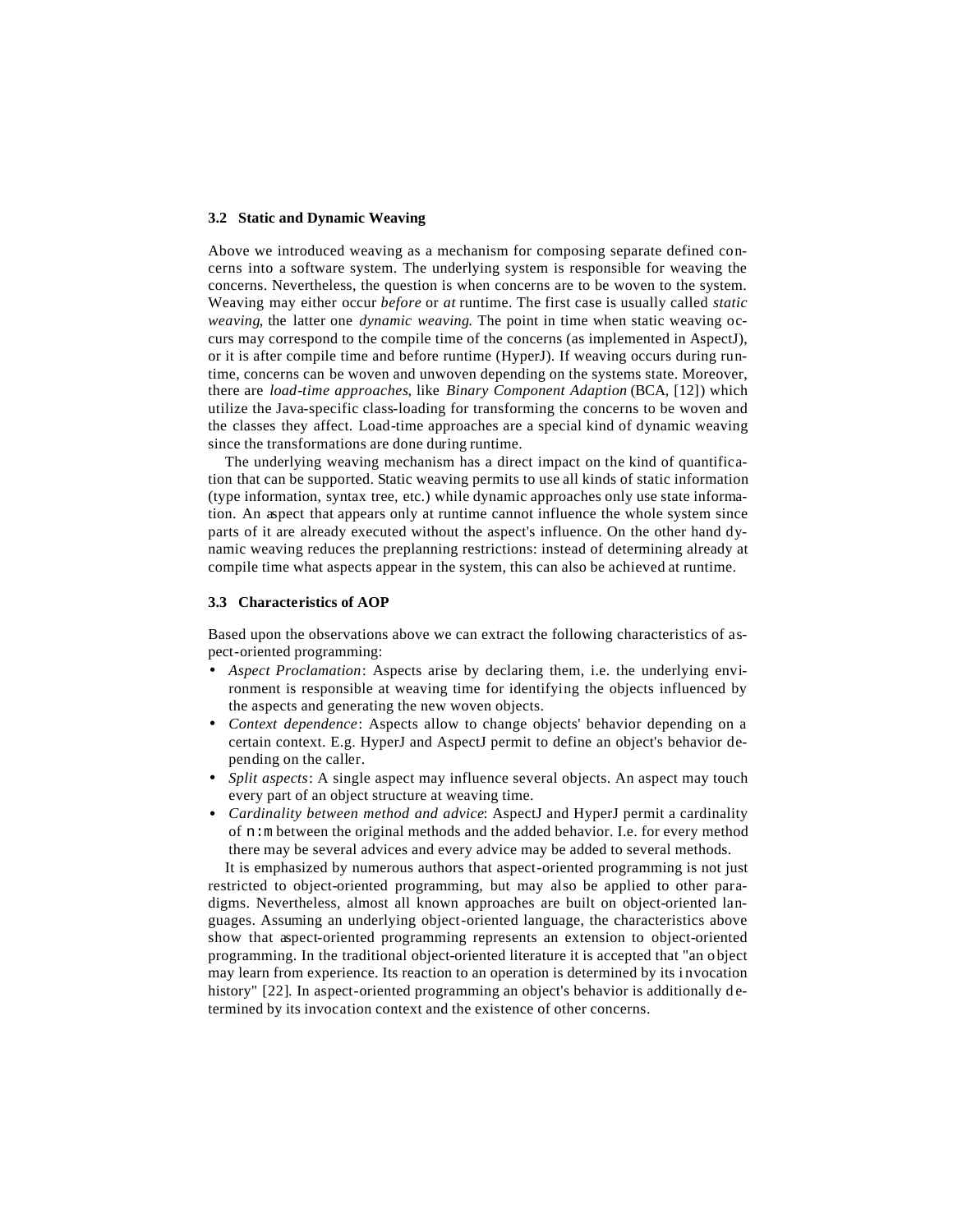## **4 Comparing Aspects and Roles**

In the previous sections we have seen that both concepts permit to adapt the behavior and structure of objects. Here, we compare both approaches based on the above mentioned characteristics.

First of all we analyze in what way aspects match the characteristics of roles.

- *Identity:* Aspects do not have to be instantiated for each object they are woven to. This is done by the underlying environment. Furthermore, a single aspect may influence numerous objects (split aspect) which means that an aspect and the objects it is woven to do not form one single entity/unit.
- *Dynamicity:* The question whether aspects can be added dynamically depends on the underlying aspect-oriented system. Dynamic weavers permit it while static weavers do not. Therefore dynamicity is not a mandatory characteristic of aspects.
- *Dependency*: Aspects do not exist on their own. Instead they depend on the objectoriented structure they are woven to. Hence, aspects have this characteristic.
- *Extension only:* Based on the above introduction of AOP the answer needs to be: yes, like roles aspects are extension only. On the other hand, systems like AspectJ permit to declare restrictions on the object-oriented structure. It is possible to e.g. declare that "a class A must not have a method B. Otherwise class A will not be compiled". This means that aspects are not extension only. However, up to now there is no common agreement on whether this is an essential aspect-oriented feature or not. Hence, it cannot be finally decided whether aspects meet this characteristic.
- *Multiplicity*: From the technical point of view there is no reason why an aspect may not be applied to the same object twice. Nevertheless, the major focus of AOP is to weave different concerns at the same time into a system. Usually a single concern is not applied to an object or class for more than one time. This implies that multiplicity is not a characteristic of AOP.
- *Abstractivity*: Like roles, aspects can be organized in hierarchies. In AspectJ aspects are treated like classes. In HyperJ it is possible to define dependencies between the configuration files. So, aspects meet this characteristic.
- *Behavior*: Aspects and roles can change the behavior of the structure they are woven to. While a role may change the behavior of single objects using method roles, aspects may change the behavior of larger units (collection of objects). Usually aspects are woven to classes and not to single objects.

On the other hand we have to check if roles share some properties of aspects:

- *Aspect Proclamation*: Roles are always assigned to objects. Therefore, aspect proclamation is not supported by roles.
- *Context dependence*: Roles do not permit to change an object's behavior depending on the context. Either a method role is added to a root object or not. E.g. a method role does not vary its behavior in dependence of the clients sending a message to the root object.
- *Cardinality between method and advice*: As already mentioned, the cardinality between method and its roles is (usually) 1:n. AspectJ and HyperJ permit a cardinality of n:m between the original methods and the added behavior. However, it is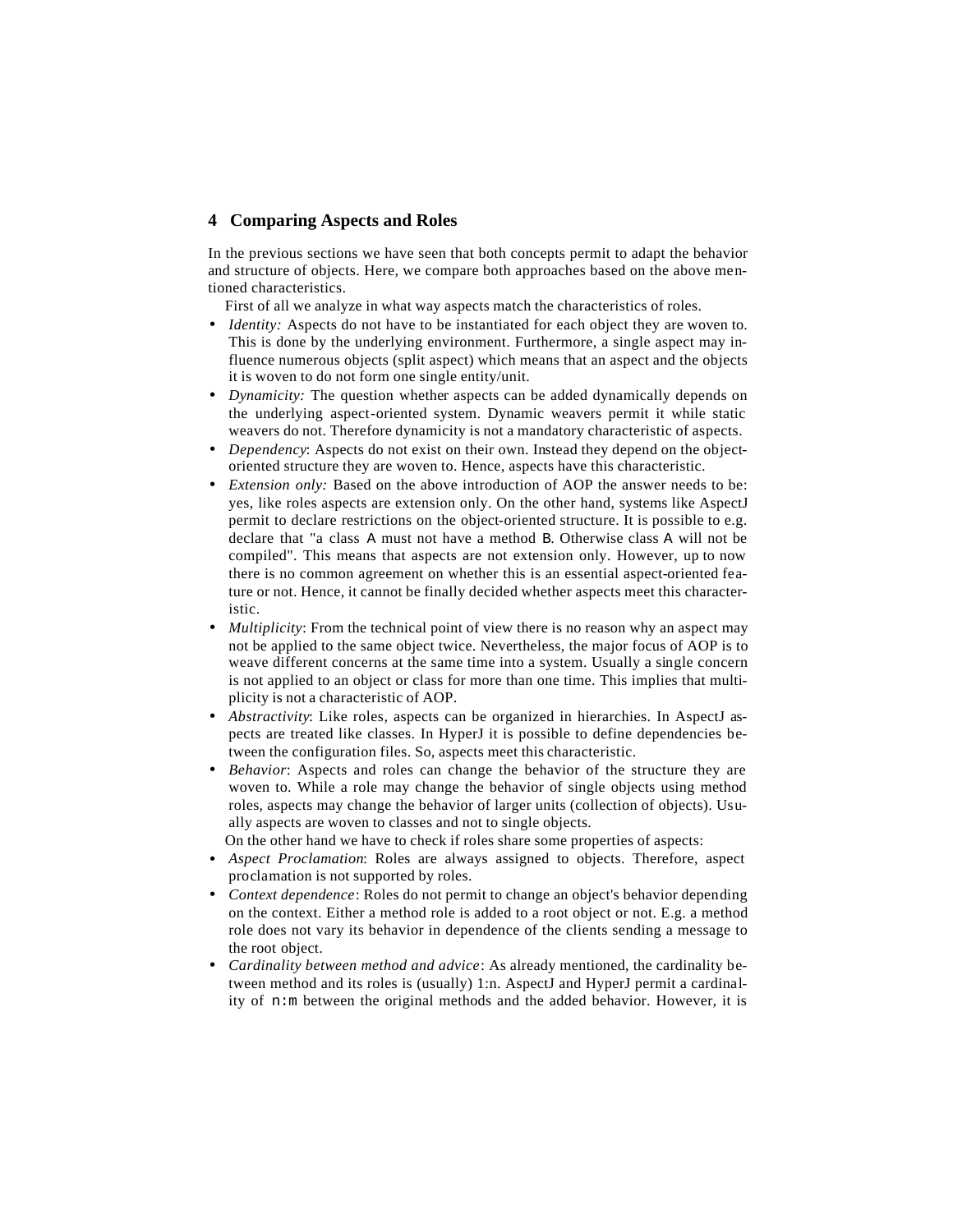possible to implement the role concept in a way that is supports this  $n : m$  relationship.

• *Split aspect*: A role instance can only influence the behavior of the object it is assigned to. A role cannot be split so that each subpart influences a different object.

The overall conclusion is that aspects (especially when based on dynamic weaving) match almost every characteristic of roles while roles do not match the characteristics of aspects. Nevertheless, it should be emphasized that current aspect-oriented approaches (like AspectJ or HyperJ) provide only static weaving and, therefore, do not support d ynamicity. But dynamicity is a very important characteristic of roles.

The above discussion clearly indicates that developers currently have to decide whether they need dynamicity. In case they do they cannot use current aspect-oriented techniques. If developers need to exploit context dependent object behavior they cannot use roles. Moreover, if developers want to declare concerns in their system, i.e. want to adapt numerous classes and objects without the additional effort of identifying and modifying the sources to be changed, they need the characteristic of aspect proclamation which is not supported by the role concept.



**Fig. 3.** Framework to Support Roles in Java

## **5 Implementing Roles in Java**

There are mainly two different directions for realizing roles. On the one hand there are approaches on the implementation level which directly depend on language specific features. E.g. Gottlob et al propose in [7] a Smalltalk implementation, which is based on the Smalltalk specific feature of handling incoming messages on the meta level. [15] discusses implementations in BETA by extending the compiler. In [21] VanHilst and Notkin use C++ class templates to implement roles and Neumann and Zdun propose in [19] *per-object-mixins* which use message interception techniques. [13] pro-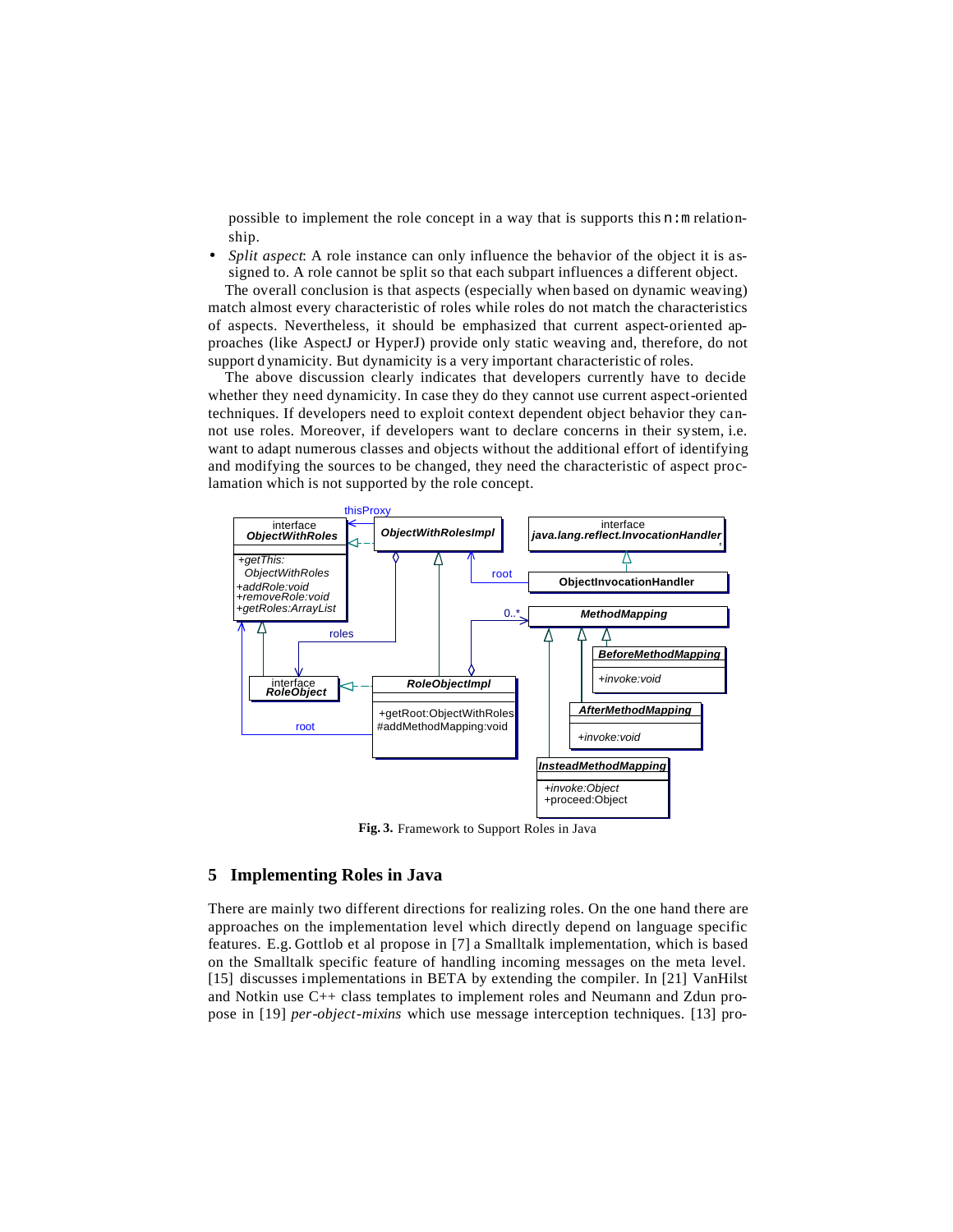poses an aspect-oriented implementation of the role concept but neglects the impact of static weaving for the characteristic of dynamicity.

On the other hand, there are approaches for supporting roles at design time. E.g. Fowler discusses in [5] different ways for designing roles based on some design patterns [6]. The usual argument against the latter approach is the *preplanning problem*, i.e. "the use of the patterns for extension must be done in advance of an actual need to exploit its flexibility for a particular piece of software" [9]. For realizing roles this means that the designer has to decide what type of object may realize what kind of roles. On the other hand this is a limitation to the dynamicity characteristic, since at design time is must be determined which objects may have what roles (if any) at runtime.

The approaches above cannot be applied to Java, since Java does not provide the necessary features: It does neither permit to alter the implementation of meta classes nor to extend the compiler. Likewise, Java does not support class templates. Although extensions like *generic java* (see [2]) permit the usage of generic types until now this is not part of standard java. Furthermore, Java does not provide any mechanisms for mixins.

Since version 1.3 Java contains a mechanism called *dynamic proxies*. A dynamic proxy is an object, whose interfaces are specified during runtime. An invocation handler permits to reflect and redirect incoming messages. Although the main contribution of dynamic proxies is that objects can be created whose interfaces are specified during runtime, for realizing roles the ability to intercept message is much more important. In the following we propose a framework to address the role concept and discuss its structural elements. Implementation details are out of the scope of this paper.

Figure 3 illustrates a framework to support roles in Java based on dynamic proxies. Each class is divided into interface and implementation. Each interface extends the root interface ObjectWithRoles which contains methods for attaching and detaching role objects. Each implementation extends the root class ObjectWithRolesImpl. The constructor of ObjectWith-RolesImpl creates an invocation handler (instance of ObjectInvocationHandler) and registers the new created instance at the handler (attribute root). Furthermore, the constructor creates a new proxy object initialized with the invocation handler (thisProxy). Clients creating a new instance only use the proxy instance for further work.

Each class, which represents a role must also be split into interface and implementation and extends the interface RoleObject respectively RoleObjectImpl. The constructor of RoleObjectImpl has an ObjectWithRoles parameter which represents the root object. Furthermore, the framework contains *method mappings*. A method mapping is an object which determines which methods of the root object are influenced by which method roles. The framework supports three kinds of role methods: *before*, *after* and *instead* mappings. A before method mapping allows method roles to be executed before the original invocation takes place, after and instead mapping behave correspondingly. Instead method mappings differ slightly from the other ones: they have a method proceed() which allows the root method to be invoked.

The invocation handler receives messages sent to the root object and analyzes if there are attached roles that contain method mappings matching the called method. Afterwards the invocation handler invokes the method role with the highest priority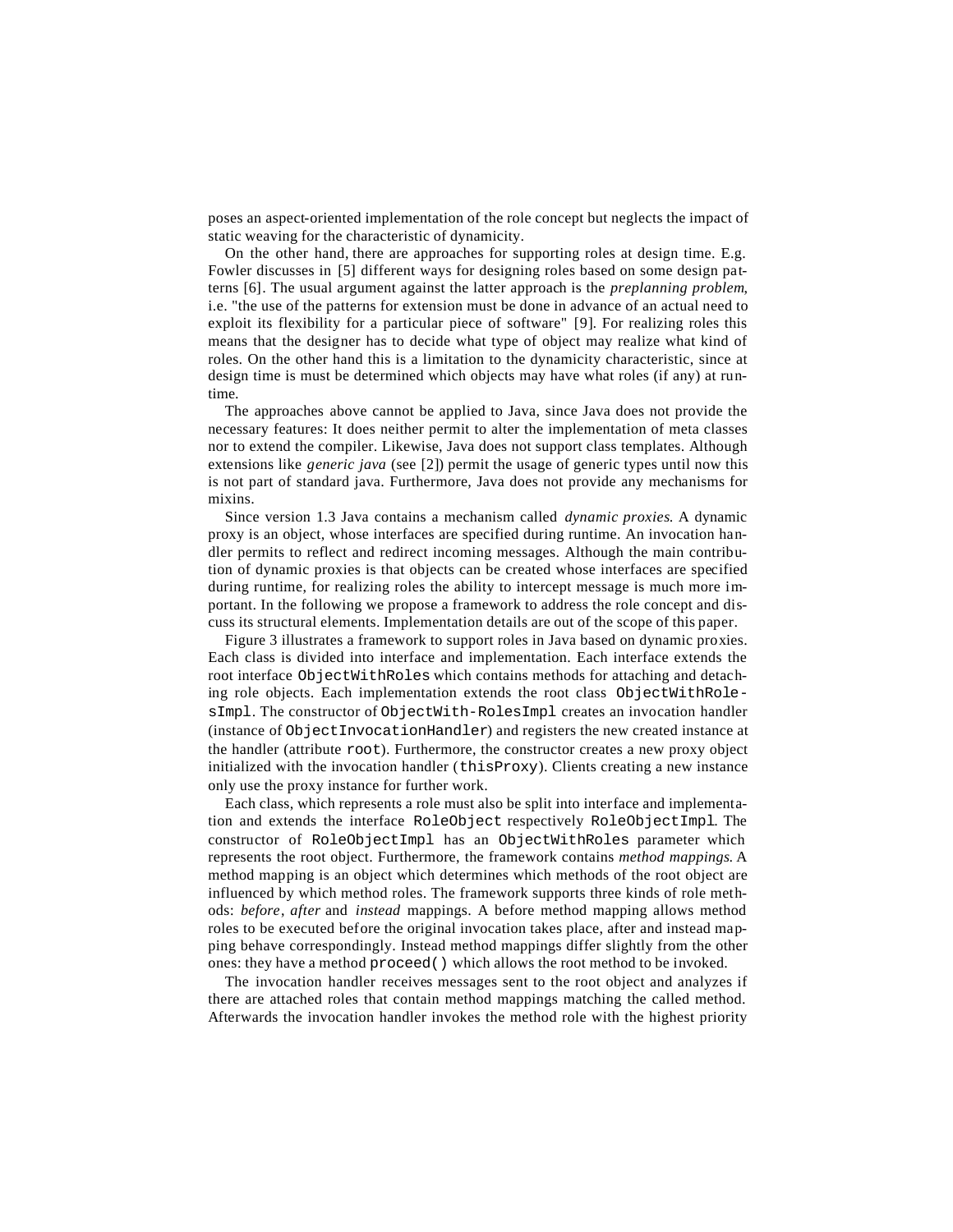(in our implementation the role added at last has the highest priority). Details about how the handler works are out of scope of this paper.

Figure 4 shows how an income method role of the type mentioned in section 2 is implemented: the income of a person is calculated by adding the income of all roles. The method proceed() returns the value of the next method role (either the next method role registered to the same method or the target method itself). The parameter ic contains some context information necessary for method roles. The constructor of the method mapping contains parameters to determine to what entity the method role is registered. The parameters in figure 4 determine that the method role is registered to a method getIncome() without any parameters.

```
public class BartenderImpl extends
```

```
 RoleObjectImpl implements Bartender {
...
{
   addMethodMapping(
   new InsteadMethodMapping ("getIncome", new Class[0]) {
     public Object invoke(InvocationContext ic) 
             throws Throwable {
       return getIncome()+ proceed(ic);
}
   });
 }
 float income;
 public float getIncome() { return income; }
...
```
**Fig. 4.** Implementation of an income method role

## **6 Collaboration with AspectJ**

In the previous section we introduced a framework to support the role concept. Here we discuss how the proposed framework collaborates with aspect-oriented programming by using  $A$ spectJ<sup>1</sup> as the most popular general purpose aspect language. The proposed framework fulfills the characteristics of the role concept. Especially the characteristic of dynamicity which is not provided by AspectJ is supported.

Since AspectJ is an extension of Java it seems to be reasonable to use it in addition to the framework. Nevertheless, for the following reasons there are some difficulties: AspectJ uses the compilation unit's syntax trees for weaving. The framework (or more precisely: the invocation handlers) on the other hand uses reflection to redirect incoming messages which are not transformed in AspectJ. The consequences of this are not that obvious:

• *Double advice invocation*: Each context independent advice, i.e. each advice that adapts an object's behavior independently of the calling object, is invoked twice. The reason for this is that AspectJ tests the type of the target object for each redirected call in the woven code. If the class does not match the place where the a dvice is woven to the advice (more precisely: the advice's Java representation) is

1

}

<sup>&</sup>lt;sup>1</sup> The observations in this paper are based on AspectJ, v 1.0.3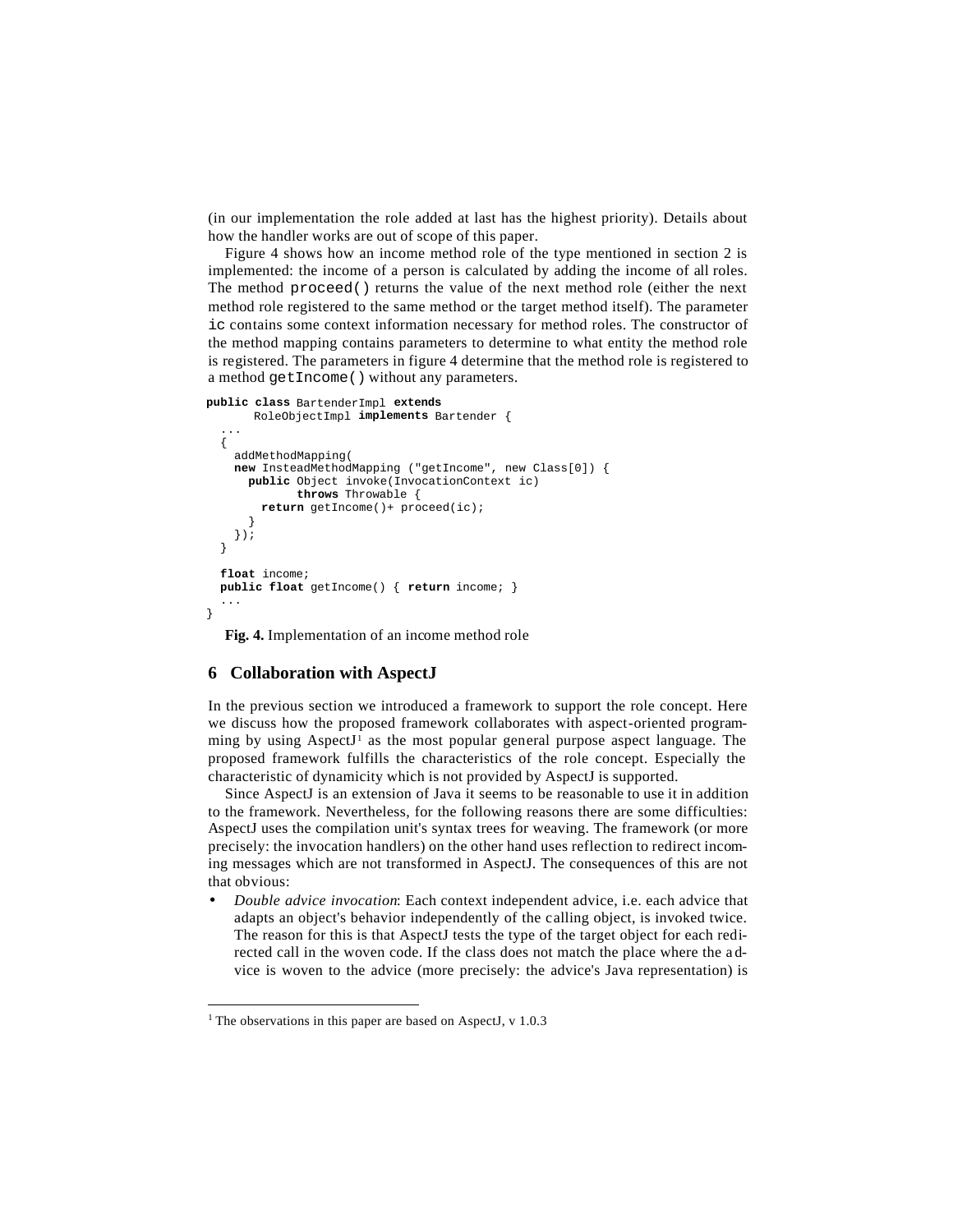invoked directly. However, in the proposed framework the target object is always a dynamic proxy. So AspectJ invokes the advice twice.

- *Inelegant weaving in method roles*: For mainly two reasons there is no elegant solution for weaving advices to method roles: in the framework the method mapping classes are abstract and it turned out to be a good idiom to use anonymous classes for registering method roles (see figure 4). Since AspectJ uses lexical similarities to identify join points, these classes can hardly be identified.
- *No context dependent behavior in method roles*: The static weaver in AspectJ cannot accomplish call dependent weavings in method roles, since the root object's invocation handler is responsible for invoking method roles and reflective calls are not transformed by the weaver.
- *Non-natural parameter passing*: parameters which are related to the calling object or the target object are always instances of implementations. Nevertheless, the framework assumes clients to work on the proxy instances. Hence, advices always need to execute the thisProxy instance for each passed parameter. Therefore, parameter passing is in a way not natural.

It should be mentioned that technical solutions exist for all above mentioned problems. Nevertheless, the developer has to be aware of these problems, because they influence the usage of both, the underlying framework for roles and AspectJ.

## **7 Conclusion**

In this paper we discussed the similarities and differences between the role concept, introduced in section 2, and aspect-oriented programming. In section 3 we elaborated some aspect-oriented characteristics based on AspectJ and HyperJ. Moreover, we discussed the impact of different weaving techniques. Afterwards we compared both a pproaches. In section 5 we proposed a software framework for the support of the role concept. Section 6 discussed the consequences of applying the proposed framework and AspectJ simultaneously.

The paper provides two important contributions. First, we showed that there is a difference between aspects and roles. This conclusion is quite interesting, since both a pproaches are about object adaptation and there are numerous identical coding examples which claim to be typical applications for only one approach (e.g. an implementation of the observer pattern). Moreover our comparison showed that there is a difference between dynamic weaving and the role concept. Second, we discussed the consequences of using roles and aspects at the same time by introducing a framework based on AspectJ that supports roles. We showed that this leads to undesired results and restricts the usage of both approaches.

Both, roles and aspects offer valuable mechanisms for adapting software systems which have some characteristics in common. Nevertheless, it has to be considered that an integration of both techniques requires more effort than a first glimpse may pretend.

## **References**

[1] AspectJ Team, The AspectJ Programming Guide, http://aspectj.org/doc/dist/progguide/